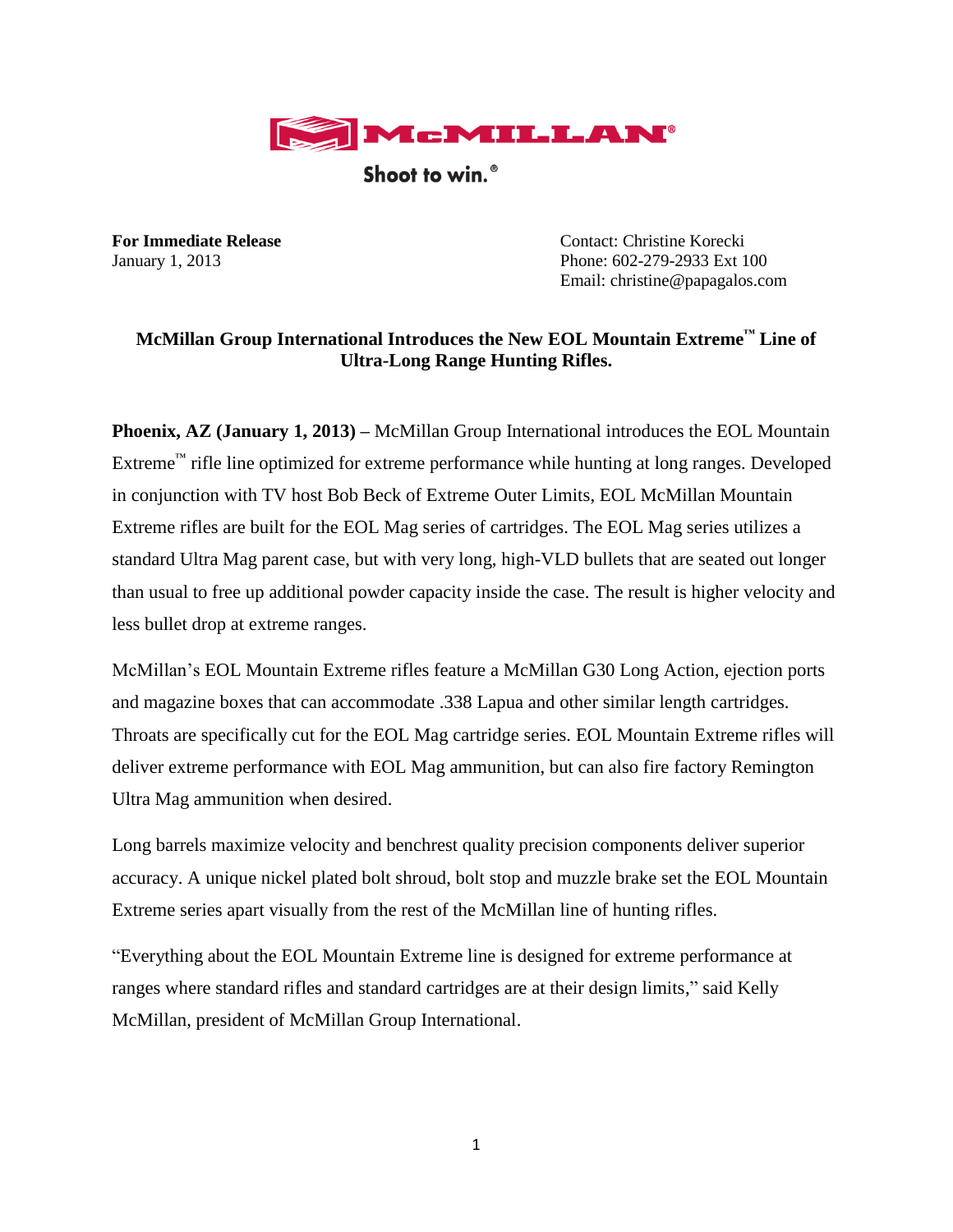Three models are available featuring traditional and tactical styled stocks. Custom EOL Mountain Extreme line includes three custom rifles: EOL Mountain Extreme Yukon™, EOL Mountain Extreme Alpine™ and EOL Mountain Extreme Denali™ .

The EOL Mountain Extreme Yukon™ features a McMillan Outdoorsman stock with a Monte Carlo cheekpiece for scope use. The stock geometry tames the recoil of large magnum cartridges. McMillan's EDGE® graphite technology is used in the stock to save weight. A long 27" barrel maximizes velocity at long range. Barrels are premium, hand-lapped match grade for superior accuracy. Barrel fluting preserves stiffness of the heavy contour barrel, but saves weight and facilitates cooling.

## EOL Mountain Extreme Yukon™ Specifications:

- Action: McMillan G30 Long Action
- Caliber: 7 MM EOL Mag, 7 MM Rem Ultra Mag, 300 EOL Mag, 300 Rem Ultra Mag, 338 Lapua
- Trigger: Jewell
- Stock: EDGE<sup>®</sup> Outdoorsman, Khaki Base with Gray and Brown Specks, 13.75" LOP with 1" Decel 2 UM Studs
- Barrel: 27" Match Grade Stainless, 1-8" Twist 7MM EOL Mag, 1-10" Twist 300 EOL Mag, 1-10" Twist – 338 EOL Mag, #4 ½ Contour, Fluted with Vais Brake
- Floorplate: Standard Hinged
- Finish: Black Metal Finish, NP3 Muzzle Brake, Bolt Stop and Cocking Piece Housing
- Case: Hard Gun Case Provided

The EOL Mountain Extreme Denali™ adjustable A3-5 tactical stock caters to hunters who prefer tactical features in a firearm. The adjustable cheekpiece positions the head optimally for scope use in any shooting situation. The vertical pistol grip is suited for comfort during long shooting sessions. McMillan's EDGE® graphite technology is used in the stock to save weight. A long 28" barrel maximizes velocity at long range. Barrels are premium, hand-lapped match grade for superior accuracy. A heavy varmint barrel contour is employed for accuracy-enhancing stiffness, with fluting to save weight.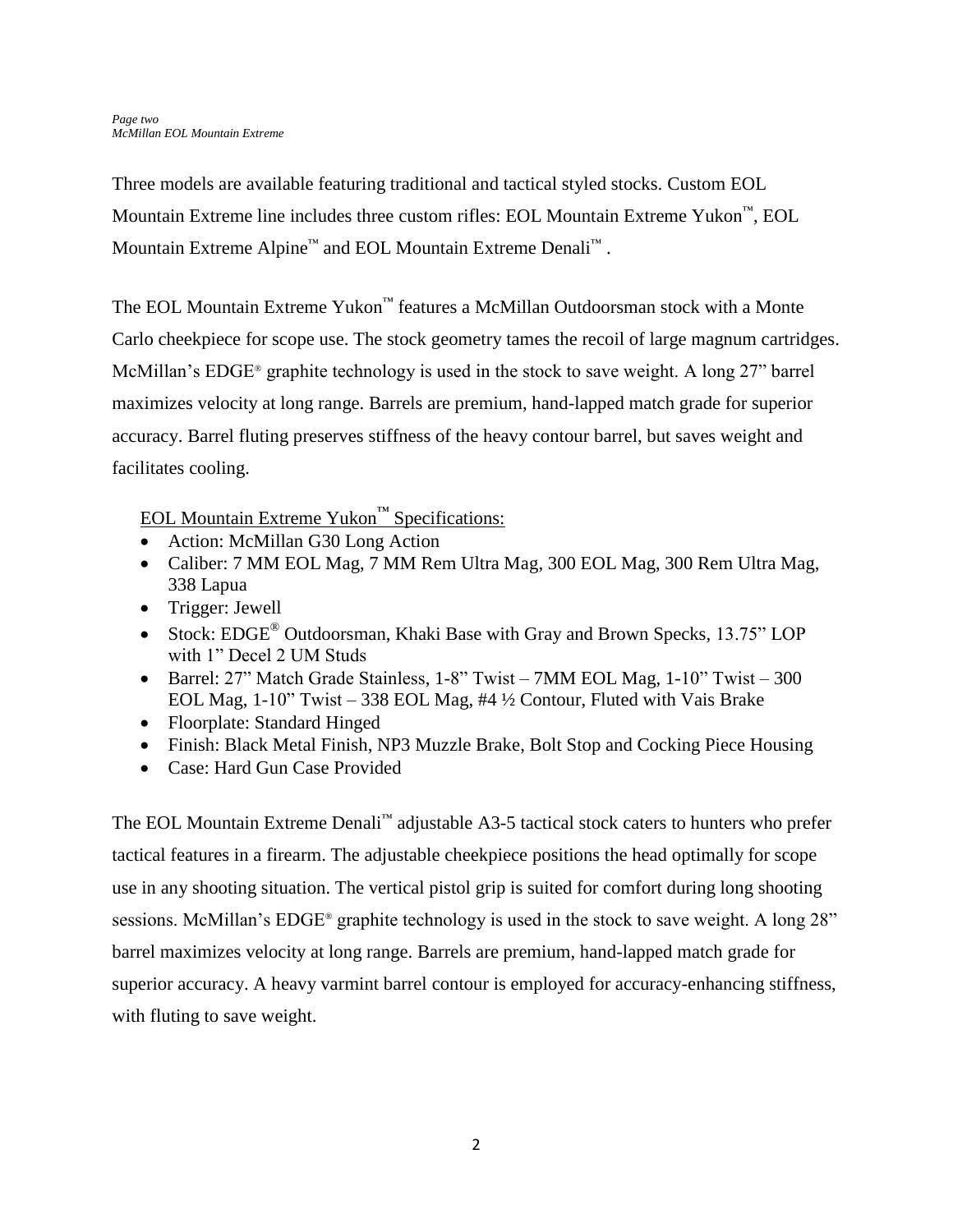EOL Mountain Extreme Denali™ Specifications:

- Action: McMillan G30 Long Action
- Caliber: 7 MM EOL Mag, 7MM Rem Ultra Mag, 300 EOL Mag, 300 Rem Ultra Mag, 338 EOL Mag, 338 Lapua
- Trigger: Jewell
- Stock: EDGE® ADJ A3-5, Khaki Base with Gray and Brown Specks, 14" LOP with 1" Decel 3 UM Studs
- Barrel: 28" Match Grade Stainless, 1-8" Twist 7MM EOL Mag, 1-10" Twist 300 EOL Mag, 1-10" Twist – 338 EOL Mag, Varmint Contour, Fluted with Vais Brake
- Floorplate: Standard Hinged
- Finish: Black Metal Finish, NP3 Muzzle Brake, Bolt Stop and Cocking Piece Housing
- Case: Hard Gun Case Provided

EOL Mountain Extreme Alpine™ features a McMillan Dynasty® stock with a comfortable palm swell, Monte Carlo cheekpiece for scope use, and stock geometry specifically designed to tame the recoil of large magnum cartridges. It utilizes McMillan's EDGE® graphite technology to save weight. A 26" barrel maximizes velocity at long range. The heavy #4 contour barrel is premium, hand-lapped match grade quality for superior accuracy. Barrel fluting preserves stiffness of the #4 contoured barrel, but saves weight and facilitates cooling. The Alpine is offered in 6.5 x 284 Norma.

EOL Mountain Extreme Alpine™ Specifications:

- Action: McMillan G30 Long Action
- Caliber: 6.5x284 Norma
- Trigger: Jewell
- Stock: McMillan Dynasty<sup>®</sup>, Khaki Base with Gray and Brown Specks, 13.5" LOP with 1" Decel 2 UM Studs
- Barrel: 26" Match Grade Stainless, 1-8" Twist, #4 Contour, Fluted with Vais Brake
- Floorplate: Standard Hinged
- Finish: Black Metal Finish, NP3 Muzzle Brake, Bolt Stop and Cocking Piece Housing
- Case: Hard Gun Case Provided